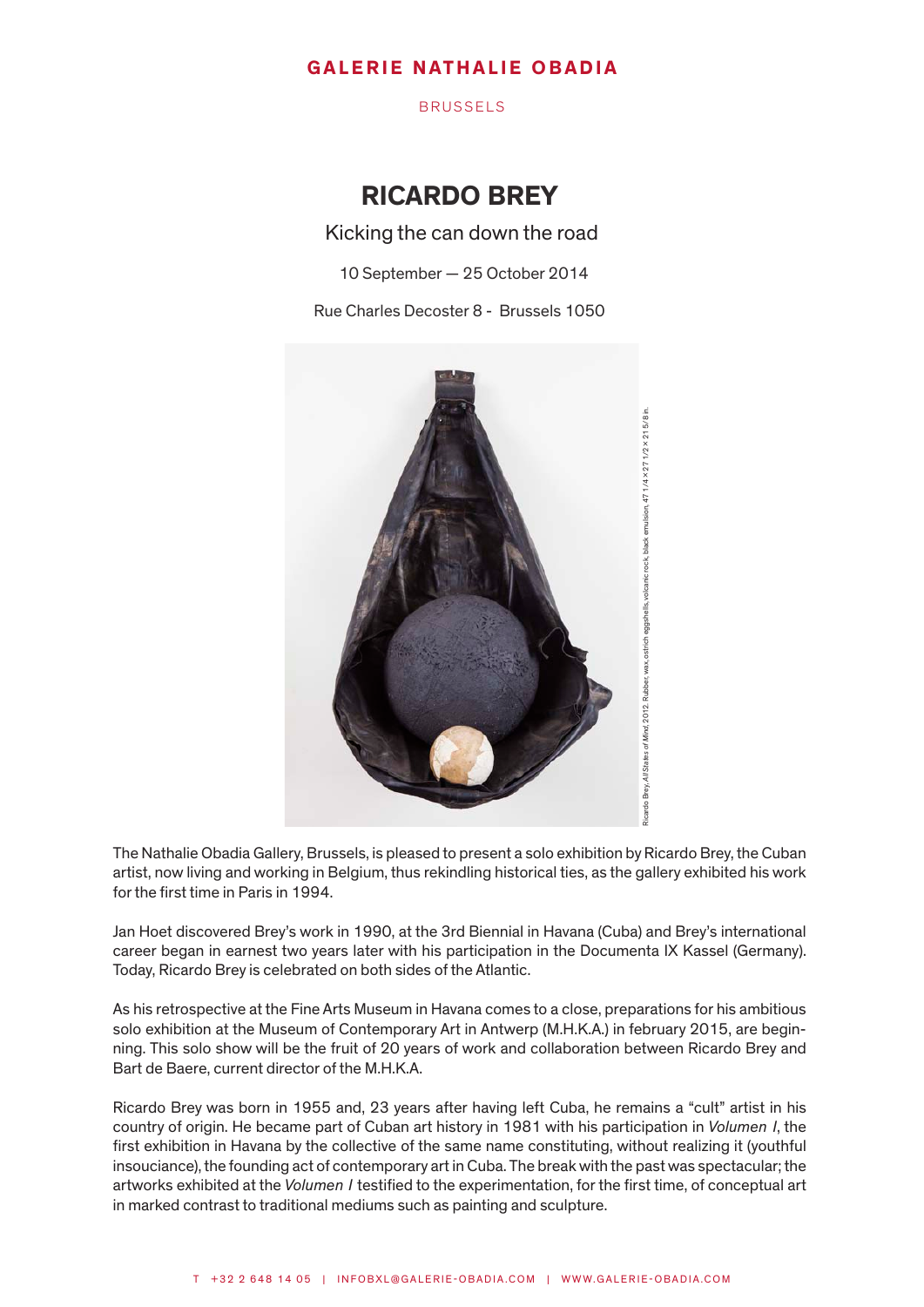BRUSSELS

The movement, which was launched by Ricardo Brey and his friends, Juan Francsico Elso and José Bedia, embodied "a crisis in convictions" at the beginning of the 1980's, which the historian Gerado Mosquera called the "anthropological trend in Cuban art," combining mysticism, religion and anthropological concepts inspired, in particular, by the "Pensée Sauvage" of Claude Lévi-Strauss, one of Ricardo Brey's favorite authors.

In 1985, the young Cuban artist withdrew to share the miseries of daily life in the marginalized community of the Indians of South Dakota (USA). This experience, as painful as it was significant to his later life, pushed Ricardo Brey to draw on his "tigertude" to find inspiration in the great forces of nature as did the Native Americans, who saw life in all things. From then on, his art was guided by a "holistic vision of the world," in which everything that nature produces (plants, minerals, fragments of animals) or that is manufactured in the form of recycled forms, is reincarnated and becomes worthy of use as material for creation. Sorted, transformed and assembled, the objects take on a new life under the effect of Ricardo Brey's fertile imagination, thus acquiring a symbolic, and aesthetic nobility, which is magnified by his sharp sense of composition and staging.

Having inherited Afro-Cuban beliefs tinged with animism, Ricardo Brey gives all of his creations a strong spirituality which transforms the everyday into the sacred. The result is work that has a totemic dimension, in which life always runs alongside death. This rich duality can be found in the work of Théodore Géricault (1791-1824) whose romantic maestria had the ability to touch the soul while staying on familiar terms with horror, as in *Radeau de la Méduse*, the masterpiece that profoundly influenced Ricardo Brey, who nevertheless refused to fall into morbidity. For Brey, the construction/destruction duality which underlies his creations, illustrates the vitality which, on the contrary, brings his work to life. For example, the installation (*Untitled*) that he presented in 1992, at the Documenta IX, associated fragments of animals put into motion by the air currents created by fans. For Brey, this airborne ballet of feathers and ribbons was in and of itself a negation of death, and this installation for Kassel, like those which come after it, is free of "the common inertia of still lifes."



Ricardo Brey, Installation view, Documenta IX, 1992, Kassel, Germany

Ricardo Brey's ode to life embodies itself most eloquently in the recycling of even out-of-date objects, a unifying thread of his poetic and spiritual body of work. This practice, which gives a second life to disparate materials, maintains a historical connection to Duchamp, Joseph Beuys and Arte Povera, all sources of inspiration for the Cuban artist. Brey's works, which at first glance look chaotic, all flirt with the idea of accident, fortuitous encounters between materials, forms and textures, which happen against all odds; but these confrontations, arranged in space by the artist, create meaning and give form to a personal mythology in constant evolution.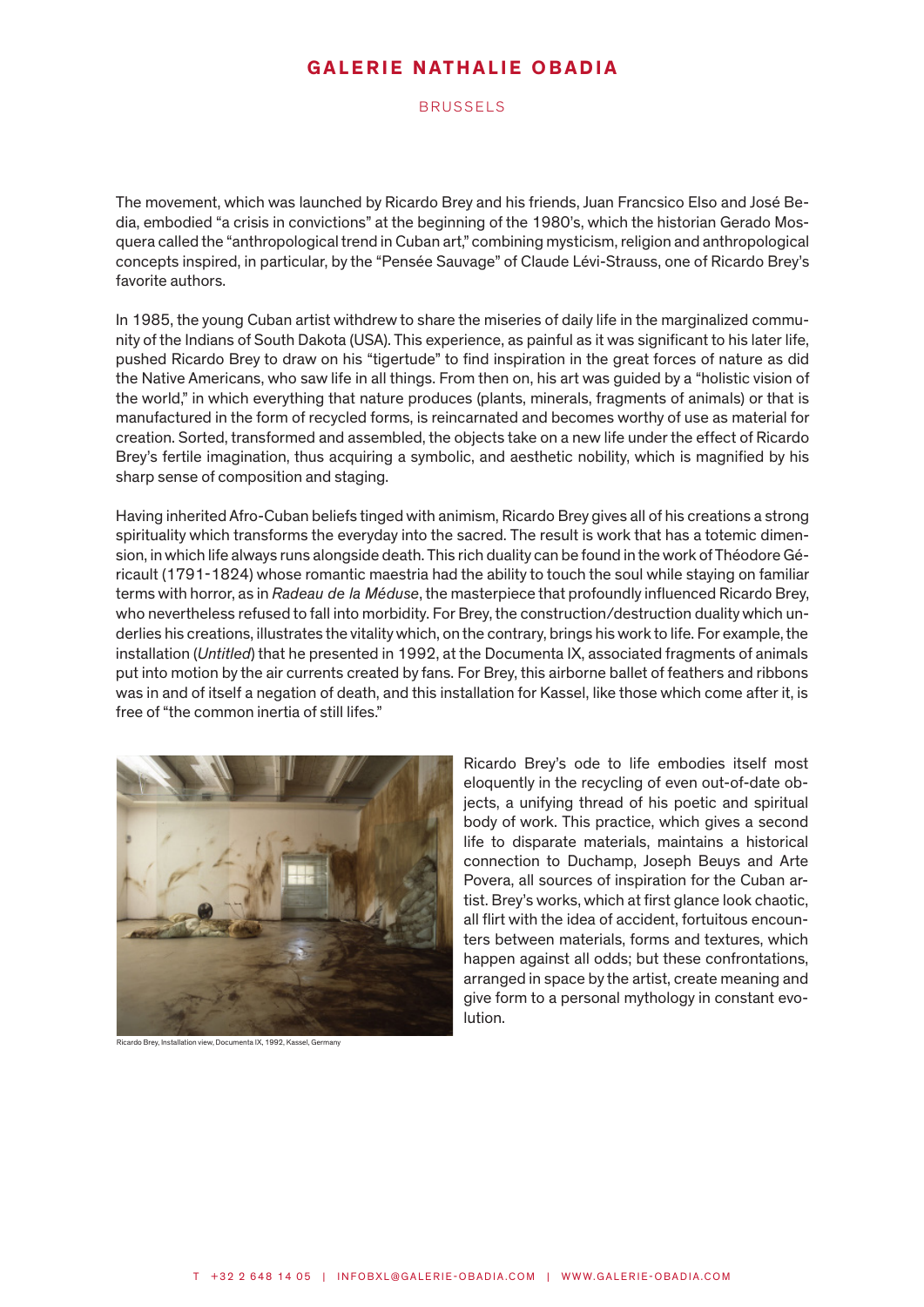### BRUSSELS

Brey's imaginary world is illustrated most intimately in his series of boxes *Every life is a fire*, begun in 2009. Their exhibition, codified by a determined ritual, is a sort of performance. The displayed boxes are designed to interact with the viewer, who discovers boxes inside boxes like Russian dolls, which as they are opened, reveal the cleverly constructed and utopian world of Ricardo Brey little by little. The artist describes his "reliquaries" as *Lagerstätten*, the German term used by paleontologists to designate the geological strata that provide information on the biodiversity of a given period. The scientific term is highly appropriate for those who want to open, layer by layer, Ricardo Brey's Pandora's box.



Ricardo Brey, Grimoire, 2012. Metallic paint, paper, aged silver paper, iron nails, glass beads, carapace, silvered metal bird, lead, trinkets, artificial nest, two leporello books, 11 3/4 × 11 3/8 × 11 3/8 in.



Ricardo Brey, *Perennial herb*, 2004-2014. Transfer, oil, ink, iron oxide, tape and rope on handmade paper mounted on cardboard, 30 7/8 x 42 1/2 in.

The exhibition also presents a selection of about twenty drawings, which are part of the continuation of two concomitant graphic projects: *Universe* (2002-2006), an enormous project which compiles 1,004 drawings, all exhibited at the S.M.A.K., Ghent in 2006-2007 and published, for the occasion, in a 500-page volume. *Universe* looks like an encyclopedia of the various materials and techniques that the artist has used over the past 30 years. *Annex* (2003-2009), the second project, is made up of recurrent motifs in Brey's work including fish, birds, insects, plants and the moon. Together they plunge us into an ocean of ink and paper, inhabited by the abyssal dreams of its creator.

*Last but not least*, Ricardo Brey's latest pieces, use photography to build associations between objects he recycles in order to compose something like "photograph-sculptures" which are subjected to the same staging tricks as his installations, like his snapshots of tree trunks currently exhibited at the Fine arts museum of Havana. In this series, the importance given to detail, reinforced by the format size and printing technique on canvas, is in the tradition of Ricardo Brey's typically naturalistic approach. The Cuban artist calls his process "organic" as he (we must remember) believes that there is life in all things. Ricardo Brey, like a Shamanic demiurge, demonstrates this principle each time a little more in every one of his new artistic experiments.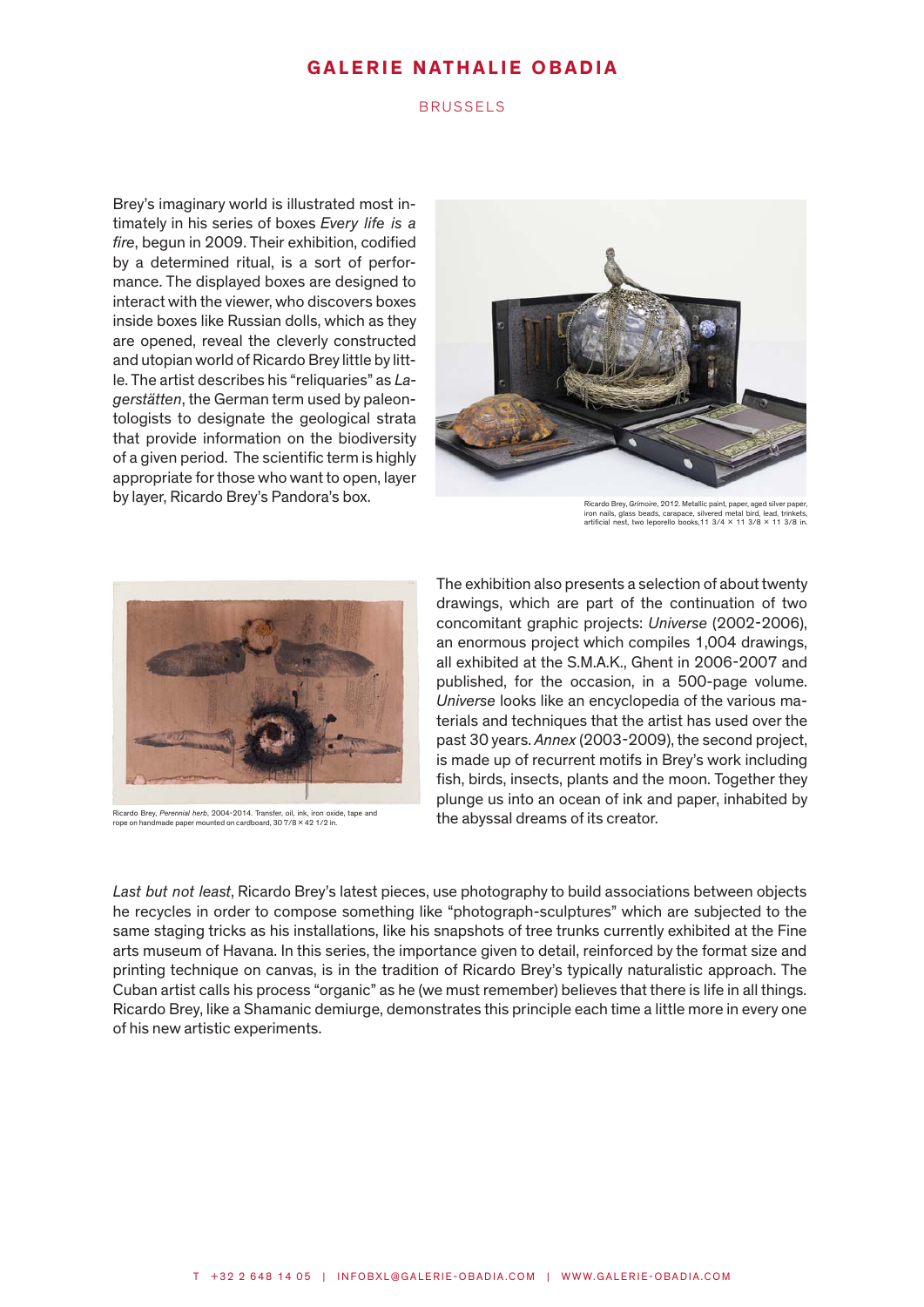### BRUSSELS

#### *Ricardo Brey was born in Havana, Cuba in 1955. Today he lives and works in Ghent.*

*Ricardo Brey, a child of the Revolution, is one of the pioneer artists of Cuban New Art, which saw the day following « Volumen I », the founding exhibition of the movement, which was inaugurated in 1981, in Havana. Ricardo Brey participated in this key event along with Cuban artists, writers and art critics such as Ana Mendieta and Gustavo Pérez Monzón, disillusioned, as he was, by the ideals of the Revolution as corrupted by the Castroist regime.* 

*In 1990, Jan Hoet, who at the time was prospecting for future talent in developing countries, discovered Ricardo Brey's work at the third Biennial in Havana. The Flemish curator immediately invited him to participate in the « Ponton Temse » exhibition at the Museum van Hedengaagse Kunst in Ghent the same year and later, in 1992, in the Documenta IX in Kassel, for which he was guest curator along with Bart de Baere, who also would play a decisive role in the early launching of Ricardo Brey's international career.* 

*These first two European exhibitions convinced Ricardo Brey and his family to move to Ghent, Belgium, where he has been creating the drawings, sculptures and installations that have been exhibited all over the world since 1991.* 

*In 1997, after his solo show at the Sittard Art Center (The Netherlands), Ricardo Brey received the prestigious grant from the Guggenheim Foundation.* 

*From 2004-2005, on the occasion of the exhibition « Hanging Around » at the GEM Museum of Contemporary Art in The Haghe (The Netherlands), the first major monograph devoted to Ricardo Brey's work, « Under the leave », was published, followed by « Universe », in 2006, which was an ambitious project compiling 1,004 of his drawings, exhibited that same year at the S.M.A.K in Ghent.* 

*23 years after leaving Cuba, 2014 marks an important year for Ricardo Brey in his country of origin, with the first retrospective of his work being held at the Museo Nacional de Bellas Artes of Havana (Cuba) (catalogue of the exhibition edited).* 

*In 2015, it is the Cuban artist's adopted country that will pay homage to him in turn, by presenting a first European retrospective of his work at the M.H.K.A in Antwerp.* 

*Ricardo Brey's works can be found in numerous public and private collections of international renown such as: MOA/FL- Museum of Art/Fort Lauderdale, Florida (USA) /FNAC (France) / Museo Nacional de Bellas Artes of Havana (Cuba) /S.M.A.K, Ghent (Belgium) / Museum Lenbachhaus, Munich (Germany) / Suermondt-Ludwig-Museum, Aache (Germany) /De la Cruz Collection, Miami (USA) / Collection Ella Fontanals Cisneros - CIFO, Miami (USA) / Bouwfonds collection (The Netherlands) /Pieter and Marieke Sanders (The Netherlands).(USA), the Bouwfonds collection (The Netherlands), Pieter and Marieke Sanders, (The Netherlands).*

For further informations, please contact Constance Dumas constance.dumas@galerie-obadia.com  $- + 32$  (0) 2 648 14 05 /  $+ 32$  (0) 477 93 44 63

Galerie Nathalie Obadia Brussels

Paris Cloître Saint-Merri

Ricardo Brey *Kicking the can down the road* 10 September - 25 October 2014 Opening 10 September

Michael DeLucia 6 November - 20 December 2014 Opening 6 November

Meuser 8 January - 14 February 2015 Opening 8 January

Laure Prouvost *This is the visit* 18 September - 31 October 2014 Opening 18 September

Galerie Nathalie Obadia

Luc Delahaye 13 November - 17 January 2015 Opening 13 November

> Brenna Youngblood January - March 2015

Galerie Nathalie Obadia Paris Bourg-Tibourg

Mickalene Thomas *Femme au Divan I* 11 September - 28 October 2014 Opening 11 September

Guillaume Bresson 5 November - 24 December 2014 Opening 5 November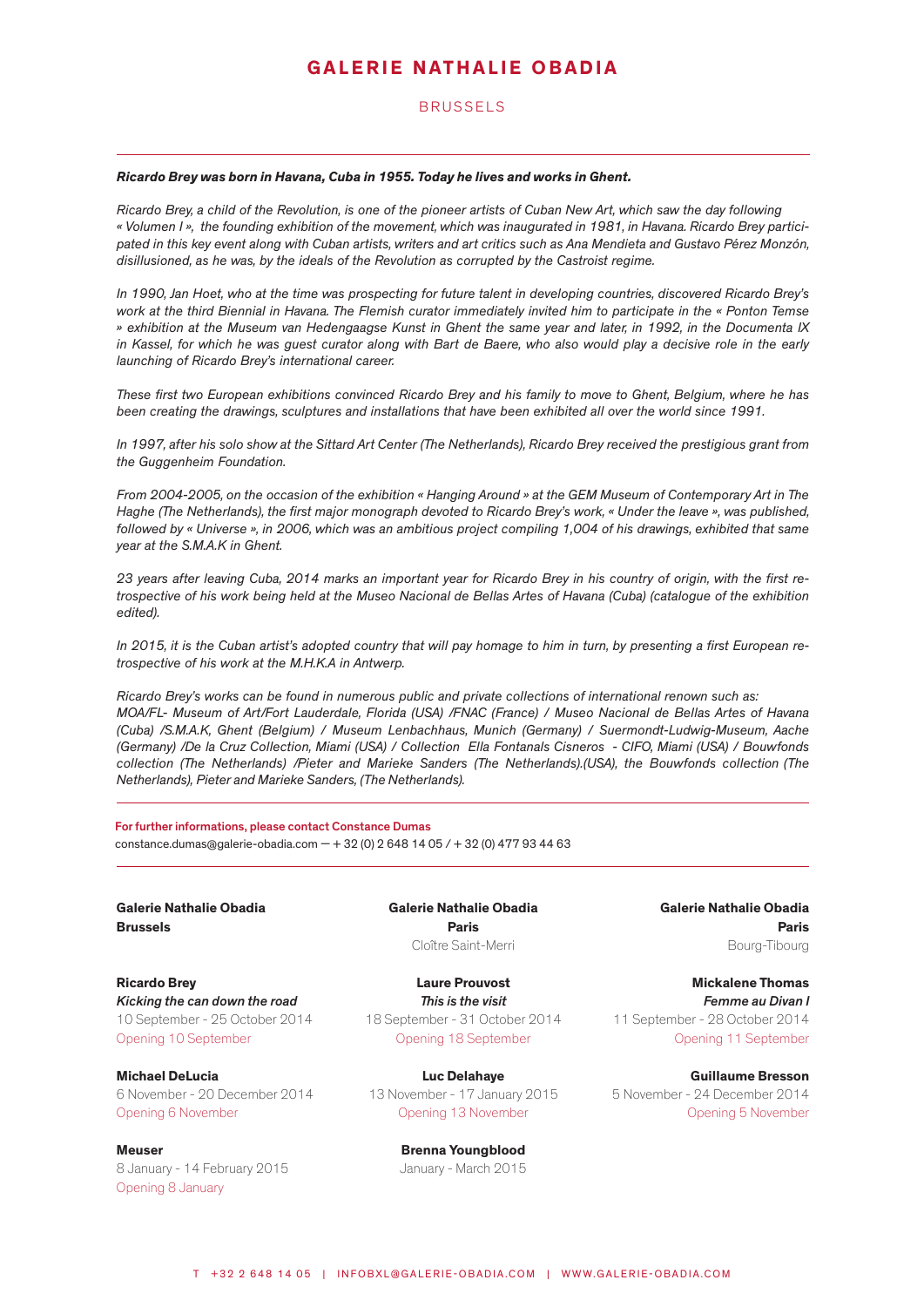BRUXELLES

# RICARDO BREY

Kicking the can down the road

10 Septembre — 25 Octobre 2014

Rue Charles Decoster 8 - Bruxelles 1050



La Galerie Nathalie Obadia Bruxelles est très heureuse de présenter l'exposition personnelle de Ricardo Brey. Elle renoue ainsi avec le fil de son histoire, ayant déjà exposé une première fois l'artiste cubain, et belge d'adoption, à Paris, en 1994.

Découvert par Jan Hoet en 1990, lors de la troisième Biennale de la Havane (Cuba), Ricardo Brey, dont la carrière internationale débute deux ans plus tard avec sa participation à la Documenta IX de Kassel (Allemagne), est aujourd'hui célébré des deux côtés de l'Atlantique.

Alors que s'achève sa rétrospective au Musée national des beaux-Arts de la Havane à Cuba ; débutera en Belgique en février 2015, une ambitieuse exposition monographique au Musée d'art contemporain d'Anvers (M.H.K.A.). Cette exposition résulte du fruit de 20 ans de travail et de collaboration entre Ricardo Brey et Bart de Baere, actuel directeur du M.H.K.A.

23 ans après son départ de Cuba, Ricardo Brey, né en 1955, reste un artiste « culte » dans son pays d'origine. Il est rentré dans l'histoire de l'art cubain en 1981 après sa participation à *Volumen I*, première exposition à la Havane du collectif du même nom qui signait, sans s'en rendre compte (insouciance de la jeunesse), l'acte fondateur de l'art contemporain cubain. La rupture est spectaculaire, les œuvres exposées lors de *Volumen I* expérimentaient, pour la première fois, l'art conceptuel au détriment des supports traditionnels de la peinture et de la sculpture.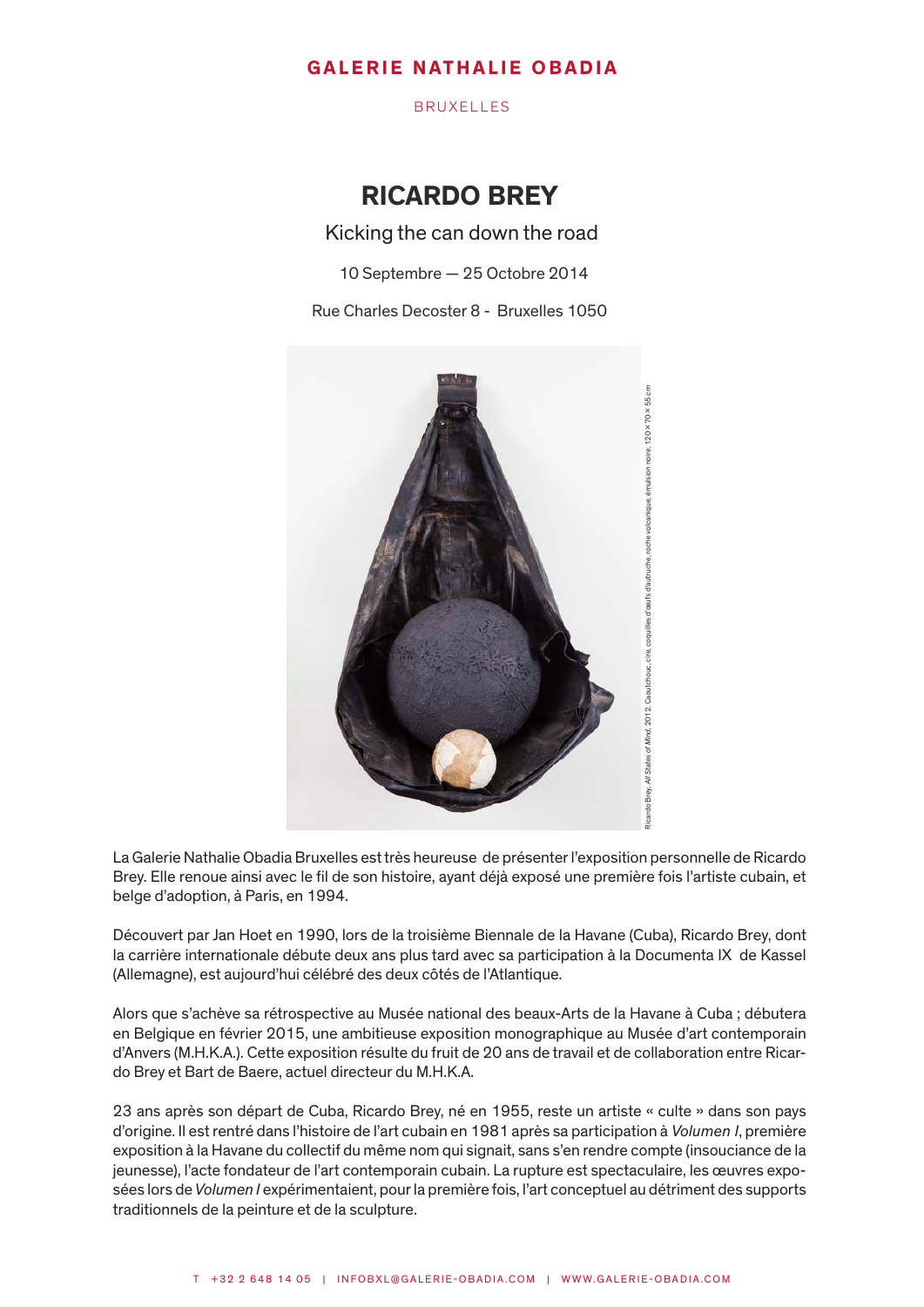### BRUXELLES

Le mouvement, lancé par Ricardo Brey et ses amis Juan Francsico Elso et José Bedia, incarnait à l'aube des années 1980 « une crise de conviction » que l'historien Gerado Mosquera appelle la « tendance anthropologique de l'art cubain », mélange de mysticisme, de religieux et de concepts anthropologiques inspirés notamment de la « Pensée Sauvage » de Claude Lévi-Strauss, l'un des auteurs fétiches de Ricardo Brey.

En 1985, le jeune artiste cubain se retire dans la communauté marginalisée des Indiens du Dakota Sud (USA) dont il partage le quotidien miséreux. Cette expérience, aussi douloureuse qu'initiatique, pousse Ricardo Brey à puiser dans sa « tigritude » les ressorts d'une inspiration qu'il trouve dans les forces vives de la nature, à l'image des natifs américains qui voient la vie dans toute chose. Dès lors, son art sera guidé par une « vision holistique du monde », où tout produit de la nature (végétaux, minéraux, fragments d'animaux) ou manufacturé sous la forme d'objets recyclés, se réincarne et devient digne d'être utilisé comme matériel de création. Triés, transformés et assemblés, les objets prennent une nouvelle vie sous l'imagination fertile de Ricardo Brey. Ils acquièrent ainsi une noblesse symbolique et esthétique magnifiée par son sens aigu de la composition et de la mise en scène.

Héritier de croyances afro-cubaines teintées d'animisme, Ricardo Brey charge toutes ses créations d'une forte spiritualité qui transforme le banal en sacré. Le résultat confère à ses œuvres une dimension totémique où la vie côtoie la mort en permanence. Cette dualité féconde se retrouve dans l'œuvre de Théodore Géricault (1791-1824) dont la maestria romantique avait le don de toucher l'âme en tutoyant l'horreur, à l'image de son *Radeau de la Méduse*, chef-œuvre qui a marqué profondément Ricardo Brey. Ce dernier se défend cependant de composer avec le morbide.

Selon lui, le lien construction/destruction sous-tendu dans ses créations, illustre la vitalité qui, au contraire, anime ses travaux. Pour s'en expliquer, il prend comme exemple l'installation (*Sans-Titre*) qu'il présenta, en 1992, à la Documenta IX qui associait des fragments d'animaux mis en mouvements par l'action de ventilateurs. Pour lui, ce ballet voltigeant de plumes et de rubans était en soi une négation de la mort. Selon l'artiste, l'installation de Kassel, comme celles qui lui succèderont, n'a pas « l'inertie commune des natures-mortes ».



cardo Brey, Vues d'installation, Documenta IX, 1992, Kassel, Allemagne

L'ode à la vie de Ricardo Brey s'incarne de la façon la plus éloquente dans le recyclage même des objets périmés, fil rouge de son œuvre poétique et spirituelle. Celui-ci, en offrant une seconde vie aux matériaux hétéroclites, entretient une filiation historique avec Duchamp, Joseph Beuys et l'Arte Povera qui furent des sources d'inspiration pour le plasticien cubain. Ses œuvres, de prime abord d'apparence chaotique, flirtent toutes avec l'idée de l'accident, de la rencontre fortuite entre matériaux, formes et textures qu'à priori tout oppose, mais dont la confrontation, mise en scène par Ricardo Brey, est créatrice de sens et donne corps à une mythologie personnelle en constante évolution.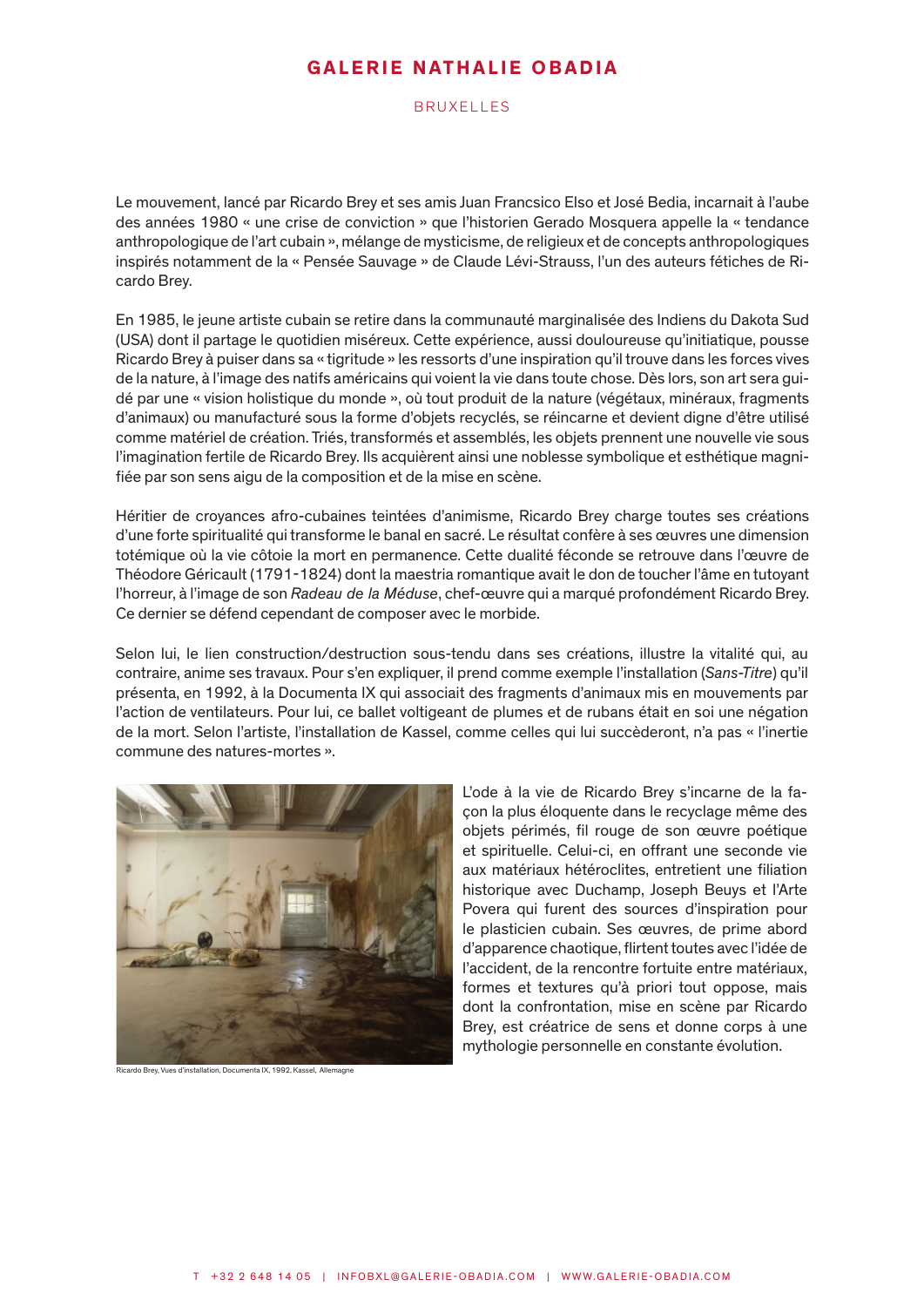### BRUXELLES

Celle-ci s'illustre de la manière la plus intime dans sa série de boîtes *Every life is a fire*, initiée en 2009. Leur monstration, codifiée par un rituel déterminé, tient de la performance. Les coffrets exposés sont pensés pour interagir avec le spectateur. Celui-ci découvre, comme à l'ouverture de poupées russes, des boîtes dans des boîtes dévoilant progressivement le monde à la fois savant et utopique de Ricardo Brey. Ce dernier décrit ses « reliquaires » comme des *Lagerstätten*, terme allemand de paléontologie utilisé pour nommer les strates géologiques qui renseignent sur la biodiversité d'une période donnée. Le mot scientifique est bien choisi pour ceux qui veulent ouvrir, couches après couches, la boîte de Pandore de Ricardo Brey.



Ricardo Brey, *Grimoire*, 2012. Peinture métallisée, papier, feuille d'argent, clous en fer, perles de verre, carapace de tortue, oiseau en métal argenté, plomb, bibelots, nid artificiel, deux livres de Leporello, 30 x 29 x 29 cm



Ricardo Brey, *Perennial herb, 2*004-2014. Transfert, huile, encre, oxyde de fer, ruban et corde sur papier fait à la main contrecollé sur carton, 78,5 x 108 cm

L'exposition présente également une sélection d'une vingtaine de dessins. Ils s'inscrivent dans la descendance de deux projets graphiques concomitants. *Universe* (2002-2006), projet pharaonique compilant 1004 dessins, tous exposés au S.M.A.K. de Gand en 2006-2007 et publié, pour l'occasion, dans un ouvrage de 500 pages. *Universe* se présente comme une encyclopédie des divers matériaux et techniques employées depuis 30 ans par l'artiste. *Annex* (2003-2009), second projet corolaire du premier, est composé des motifs récurrents de Ricardo Brey comme les poissons, les oiseaux, les insectes, les plantes et la lune. Ensemble, ils nous immergent dans un océan d'encre et de papier habité des rêves abyssaux de son créateur.

*Last but not least,* les dernières recherches de Ricardo Brey font appel à la photographie. Il utilise le médium en l'associant aux objets qu'il recycle de manière à composer des sortes « photos-sculptures », soumises aux mêmes artifices de mise en scène que ses installations, tels que ses clichés de souches d'arbres exposés actuellement au Musée des Beaux-arts de la Havane. Dans cette série, l'importance donnée au détail renforcée par la taille du format, et la technique d'impression sur toile, rejoignent l'approche naturaliste propre à Ricardo Brey. Ce dernier aime à décrire celle-ci comme « organique », car pour l'artiste cubain, rappelons-le, il y a la vie dans toute chose. Ricardo Brey, en chaman démiurge, nous le démontre un peu plus à chacune de ses nouvelles expérimentations artistiques.